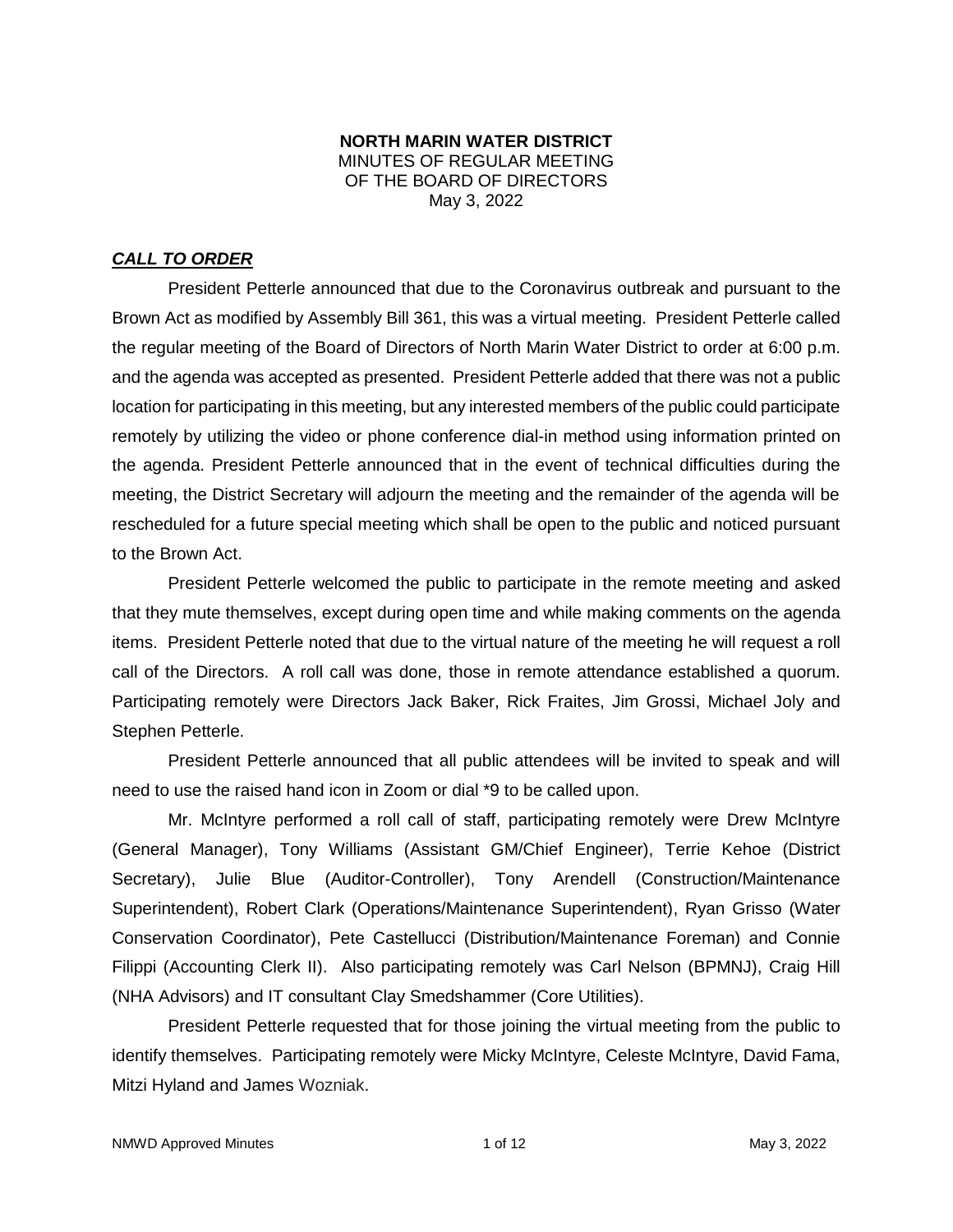#### *MINUTES*

On motion of Director Joly seconded by Director Fraites, the Board approved the regular minutes from the April 19, 2022 Regular Board Meeting by the following vote:

AYES: Director Baker, Fraites, Grossi, Joly and Petterle

NOES: None

ABSTAIN: None

ABSENT: None

On motion of Director Baker seconded by Director Joly , the Board approved the minutes from the April 26, 2022 Special Board Meeting by the following vote:

AYES: Director Baker, Fraites, Grossi, Joly and Petterle

NOES: None

ABSTAIN: None

ABSENT: None

#### *GENERAL MANAGER'S REPORT*

Mr. McIntyre announced that this was the fifth meeting in five weeks and therefore he did not have much to report out.

Mr. McIntyre reported that on May  $2^{nd}$  there was an in-person WAC/TAC Board meeting in Santa Rosa. He noted that the room was large and social distancing was practiced. Mr. McIntyre added that he, Director Baker, Director Grossi and Mr. Williams all attended the meeting. He stated that it was good meeting and a great opportunity for Mr. Williams to meet his cohorts in person.

President Petterle asked if there were any comments or questions from the Directors.

Director Baker stated that Mr. Williams may have had a number of occasions to meet some of the people, but Monday would have been the first time for him to meet the entire crew. He added that it was the first in person meeting in a couple of years and it could not have gone smoother. Director Baker stated that everyone was happy to see their colleagues and be together in a group. He noted that there were new people on the Board to meet in person. Director Baker added that it was refreshing and the group had a different chemistry in person. Mr. McIntyre stated that the WAC/TAC have the advantage of a large meeting room where everyone can social distance and reminded the Board that NMWD does not have that capability, therefore the District could only transition into a hybrid situation. He also noted that the WAC/TAC was an in-person

NMWD Approved Minutes **2 of 12** and 2 of 12 May 3, 2022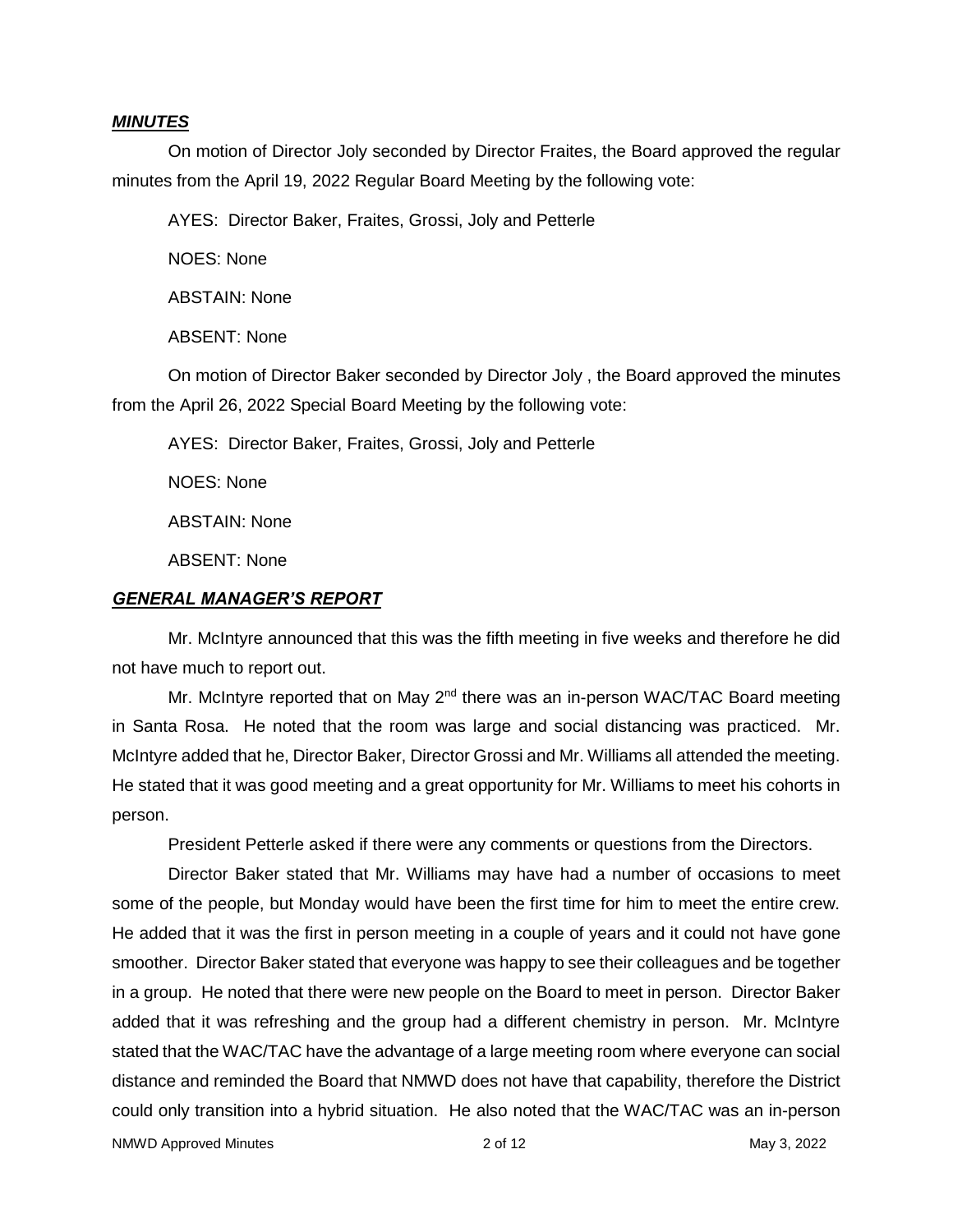only meeting and a hybrid setup was not possible. Director Grossi stated that it was nice after the meeting to talk, meet new people and reconnect with others. Mr. McIntyre reported that Jennifer Burke will move to TAC Chair and Matt Fullner of Valley of the Moon was elected Vice Chair.

President Petterle asked if anyone from the public would like to speak and there was no response.

#### *OPEN TIME*

President Petterle asked if anyone from the public wished to bring up an item not on the agenda and there was no response.

#### *STAFF/DIRECTORS REPORTS*

President Petterle asked if any Directors or staff wished to bring up an item not on the agenda and the following were discussed.

Director Petterle announced he will be attending a RRIFR Public Policy Facilitating Committee Annual Meeting in the afternoon on May 4<sup>th</sup>. Director Grossi stated that he also planned to attend.

### *QUARTERLY FINANCIAL STATEMENT – MARCH 31, 2022*

Ms. Blue presented the Quarterly Financial Statement and noted that Operating Revenue and Operating Expenses came in near budget. She stated that the District generated a net income of \$182,040 and saw a net cash increase of \$782,301. Additionally, Ms. Blue noted that 25% of the Capital Improvement Projects Budget was expended this fiscal year to date. Ms. Blue reported on the quarterly financials for the Novato Water Service Area, the Novato Recycled Water System, the West Marin Water Service Area and the Oceana Marin Sewer System.

President Petterle asked if there were any comments or questions from the Directors and there was no response.

President Petterle asked if anyone from the public would like to speak and there was no response.

### *CONSENT CALENDAR*

On the motion of Director Fraites, and seconded by Director Baker the Board approved the following items on the consent calendar by the following vote:

AYES: Director Baker, Fraites, Grossi, Joly and Petterle

NOES: None

ABSTAIN: None

ABSENT: None

## *RE-AUTHORIZING MEETINGS BY TELECONFERENCE OF LEGISLATIVE BODIES OF*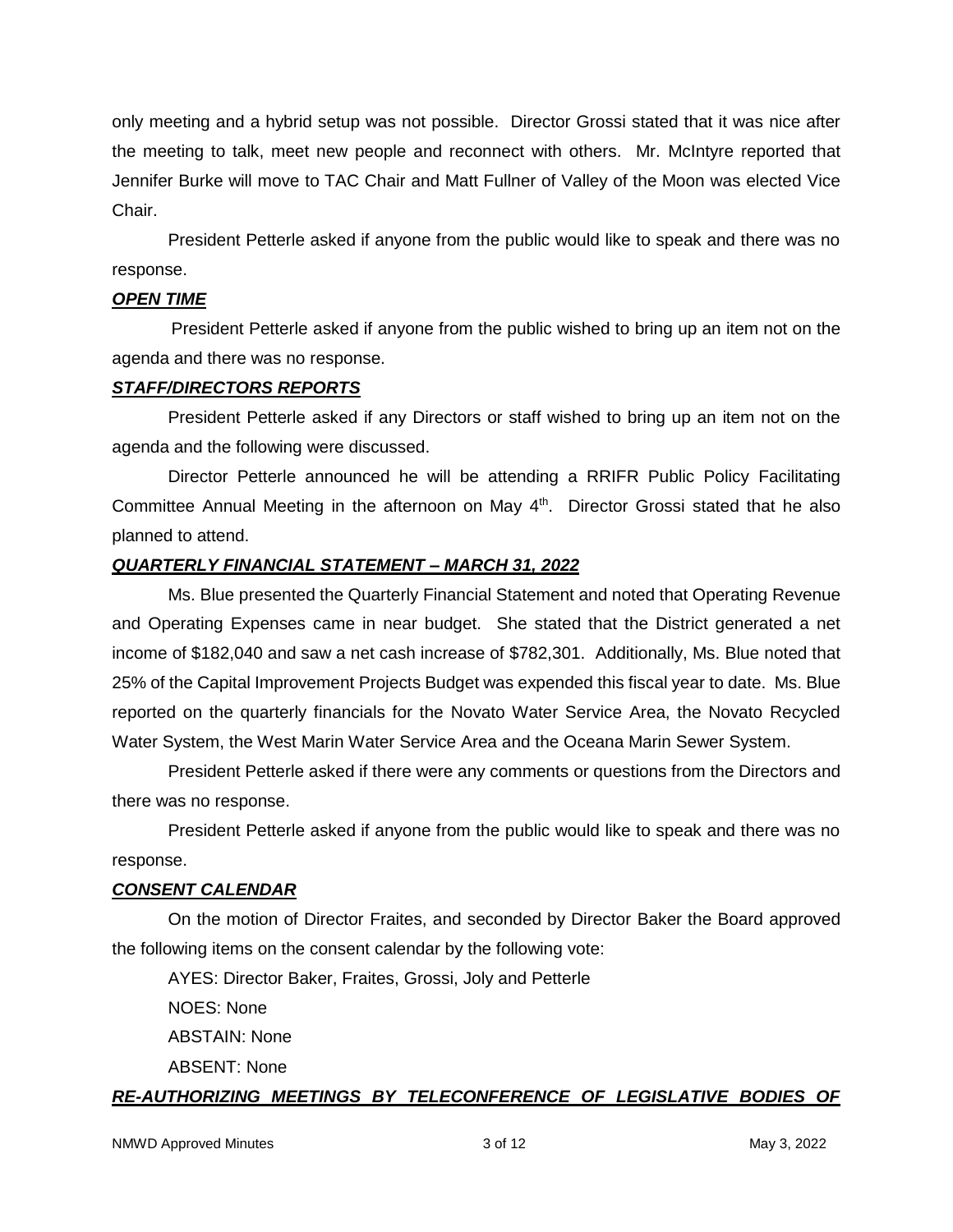#### *NORTH MARIN WATER DISTRICT*

The Board approved Re-Authorizing Meetings by Teleconference of Legislative Bodies of North Marin Water District. Resolution 22-12 will extend the continuation of teleconference meetings effective May 3, 2022 through June 2, 2022 pursuant to Brown Act provisions.

#### *TEXT FOR SPRING 2022 WEST MARIN "WATERLINE", ISSUE 21*

The Board approved the text for the Spring 2022 West Marin Waterline, Issue 21.

#### *ACTION CALENDAR*

### *RESOLUTION OF APPRECIATION FOR DREW McINTYRE*

President Petterle read Mr. McIntyre's Resolution of Appreciation, 22-11. He stated that Mr. McIntyre is retiring after twenty-four years of service. President Petterle noted that Mr. McIntyre was hired in 1998 as the Chief Engineer, became Assent General Manger/Chief Engineer in 2015 and became General Manger of the District in 2017. President Petterle added that, Mr. McIntyre's performance has been exemplary, marked by his expertise, commitments, innovations and service to the Novato and West Marin communities. He acknowledged his leadership as Chairman of the TAC to SCWA and his implementation of many projects including, but not limited to: the Advanced Metering Infrastructure for Novato, the NMWD Water Conservation Program, the Stafford Treatment Plant Rehabilitation Project, the Recycled Water Service Expansion and the Aqueduct Energy Efficiency Project. He also led the District through one of the state's worst droughts in 2020 and 2021 and simultaneously maintained high level of service through a global pandemic.

Director Petterle thanked Mr. McIntyre for his amazing career and service to the District and stated that he will be missed.

Mr. McIntyre stated that when the resolution was read aloud, phases of his career flashed before him, including the many co-workers who helped make those projects a success. He added that he was happy to be part of a team and proud to work with the Board and employees who worked hard to provide good service. Mr. McIntyre expressed gratitude to the Board for their guidance and support and to Chris DeGabriele who hired him in his original role as Chief Engineer. He added that he will no longer be an employee; however, he will continue to be a customer of NMWD.

President Petterle asked if there were any comments or questions from the Directors.

Director Grossi stated that the District was fortunate to have Mr. McIntyre in this leadership position, for the District and for the regions, noting he dealt with many issues, went to many meetings representing the District and we are in a better position because of it. Director Grossi added that the culture at NMWD is unlike anything he has seen at other public agencies, the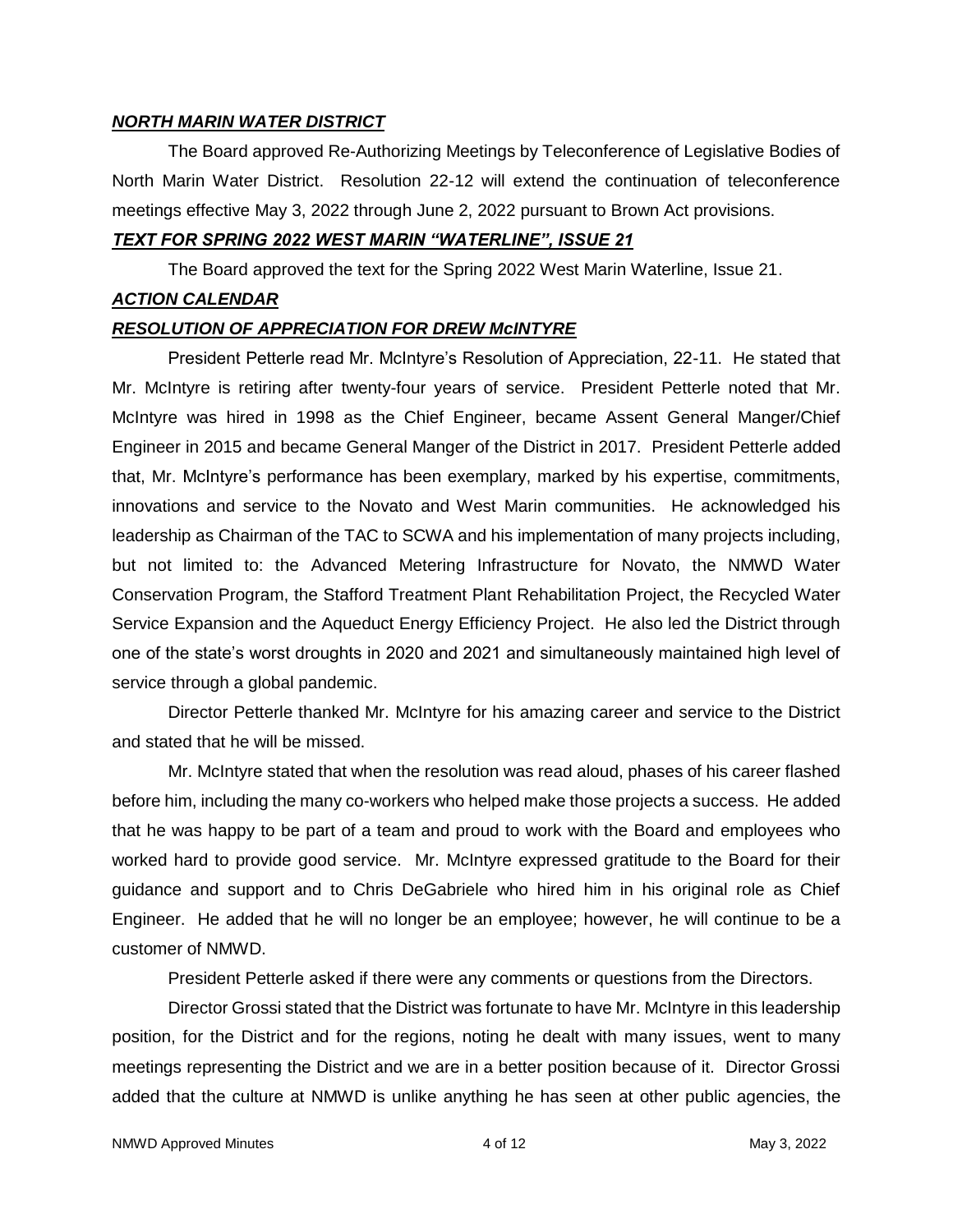camaraderie, support and hard work ethic was always emphasized by Mr. McIntyre as a leader.

Director Fraites agreed, noting his work was exemplary and he was sad to see him leave. He added that Mr. Williams will be picking up the reins and will be equally efficient in his leadership.

Director Joly thanked Mr. McIntyre for his professional leadership and servant of the North Marin community as well as Sonoma. He noted that Mr. McIntyre was always a gentleman and always listened respectfully. Director Joly wished Mr. McIntyre an enjoyable retirement and stated that he is looking forward to hearing from him.

Director Baker agreed, stating that Mr. McIntyre had good judgement as a leader for the District, as well having a great relationship with his colleagues to the North. He added that, Mr. McIntyre had a low-key manner of persuasion and everyone trusted his word. Director Baker noted that Mr. McIntyre dealt with many issues and many entities, as with the Potter Valley Project in which he worked with PG&E, the state and other government agencies. Director Baker added that Mr. McIntyre was a pleasure to work with.

President Petterle asked if any of the staff had any comments.

Mr. Arendell wished Mr. McIntyre a great retirement and hoped he would now have the time to travel.

Mr. Clark stated that he appreciated all the opportunities Mr. McIntyre gave him to participate in local leadership such as Rotary and Leadership Novato. He added that at Rotary, Mr. McIntyre was the ambassador of NMWD and hoped he will still see him there. Mr. Clark also thanked him for allowing him to work with AWWA and added that he will continue to do so. He wished him well in his retirement.

Ms. Kehoe stated that earlier in the day she put a sign out in the Board room that expressed how the employees of the District felt about Mr. McIntyre. She stated that Mr. McIntyre was a great boss because of his leadership and vision, but he was an even a greater person because of his kindness, respect and positivity. Ms. Kehoe added that all the employees will greatly miss Mr. McIntyre.

Ms. Blue stated that she had worked with Mr. McIntyre for four years and wanted to publicly thank him for the opportunity he gave her when he hired her as Auditor Controller. She noted that she now knows that she wants to retire from NMWD, adding Mr. McIntyre was an amazing role model for staff.

President Petterle asked if anyone from the public would like to speak.

Mr. Levin stated that on behalf of the Point Reyes Station Village Association and himself he would like to thank Mr. McIntyre for his responsiveness, and willingness to explain the NMWD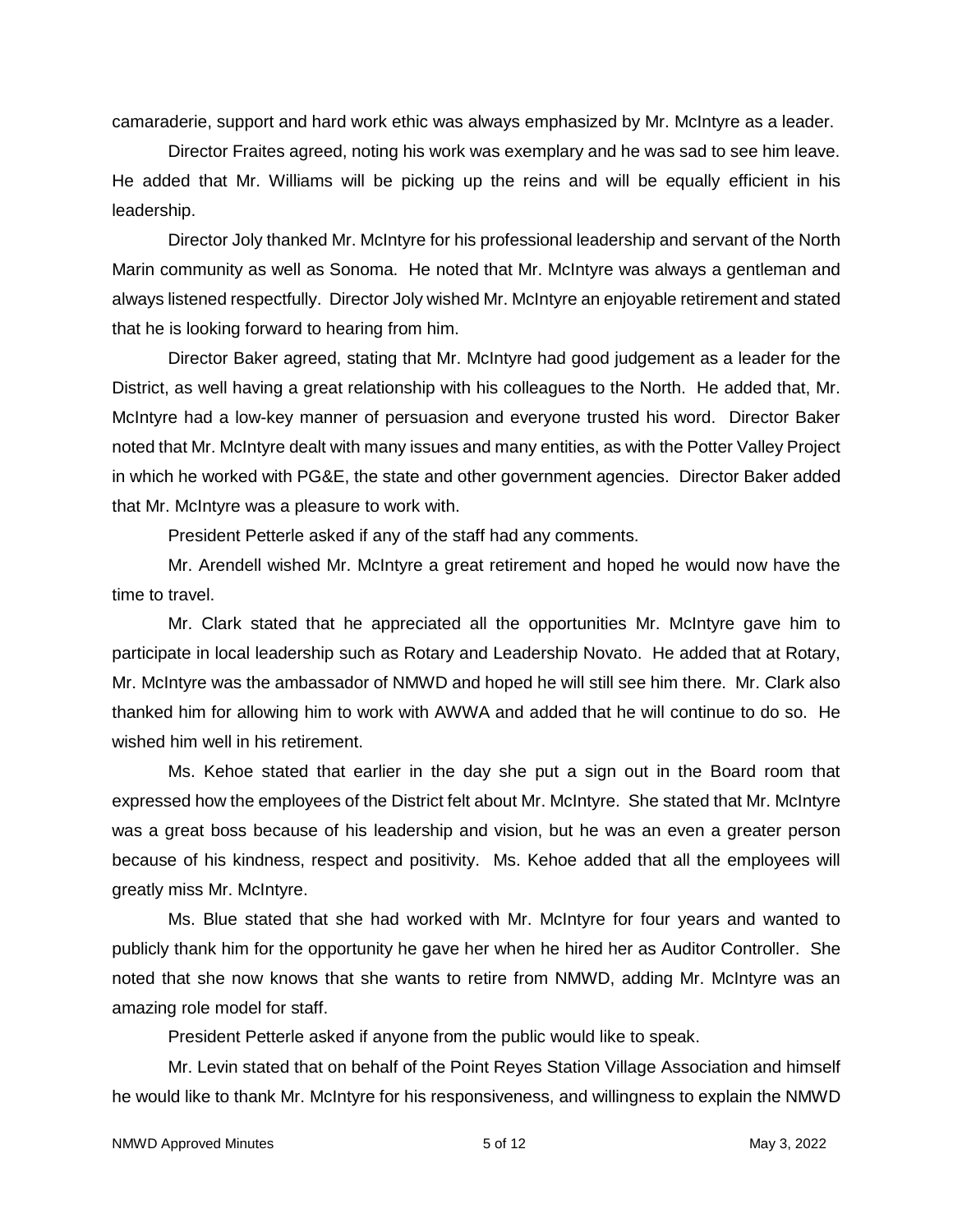projects to the citizens of West Marin. He also thanked the Board for their willingness to deal with the problems of the District and work to address and solve them. Mr. Levin added that it was a pleasure to work with Mr. McIntyre, who along with staff would get the job done. He stated that in his experience this is unusual for many government agencies. Mr. Levin added that he will miss Mr. McIntyre, but is also looking forward to working with Mr. Williams.

Mr. Williams stated that he met Mr. McIntyre in 2014 when he worked on the Novato watershed project while at the City of Novato, and again in 2016 with the Marin County Flood Control District. He added that, he has witnessed the influence Mr. McIntyre had at the WAC/TAC and TAC Ad-hoc meetings and how it impacted both Novato as well as the whole region. Mr. Williams thanked Mr. McIntyre for giving him the opportunity to work at NMWD, and although he knows it will be tough to fill his shoes he will do his best to fill them as General Manager of NMWD.

On the motion of Director Fraites, and seconded by Director Baker the Board adopted the Resolution of Appreciation to Mr. McIntyre's retiring after almost twenty-four years of employment with North Marin Water District by the following vote:

AYES: Director Baker, Fraites, Joly, Grossi and Petterle

NOES: None

ABSTAIN: None

ABSENT: None

# *APPROVAL OF 2022 LOAN WITH WEBSTER BANK TO FINANCE ADMINISTRATION BUILDING, LAB AND OTHER CAPITOL PROJECTS*

Ms. Blue updated the Board on the financing for the Administration Building and Laboratory Upgrade Project. She stated that in order for the District to award the project the District must identify the funding source. Ms. Blue introduced Craig Hill from NHA Advisors who worked with the District to find the best financing for the project.

Mr. Hill stated that this was a follow-up to a previous item that went before the Board a few months ago. He stated that the process included solicitation of banks and financial intuitions, and other options such as bonds. Mr. Hill stated that it was decided not to go with a bond as it was too expensive and therefore elected to go with private placement which was similar to the financing the District had pursued in the past. He noted that although the Administration and Laboratory Renovation Project is less than the \$20M proposed, it was advised to provide additional capital dollars for other projects that the Board had discussed especially since the bank was willing to loan that amount.

President Petterle asked if there were any comments or questions from the Directors.

Director Joly asked if the \$1,350,000 loan payment included repayment of interest. Mr.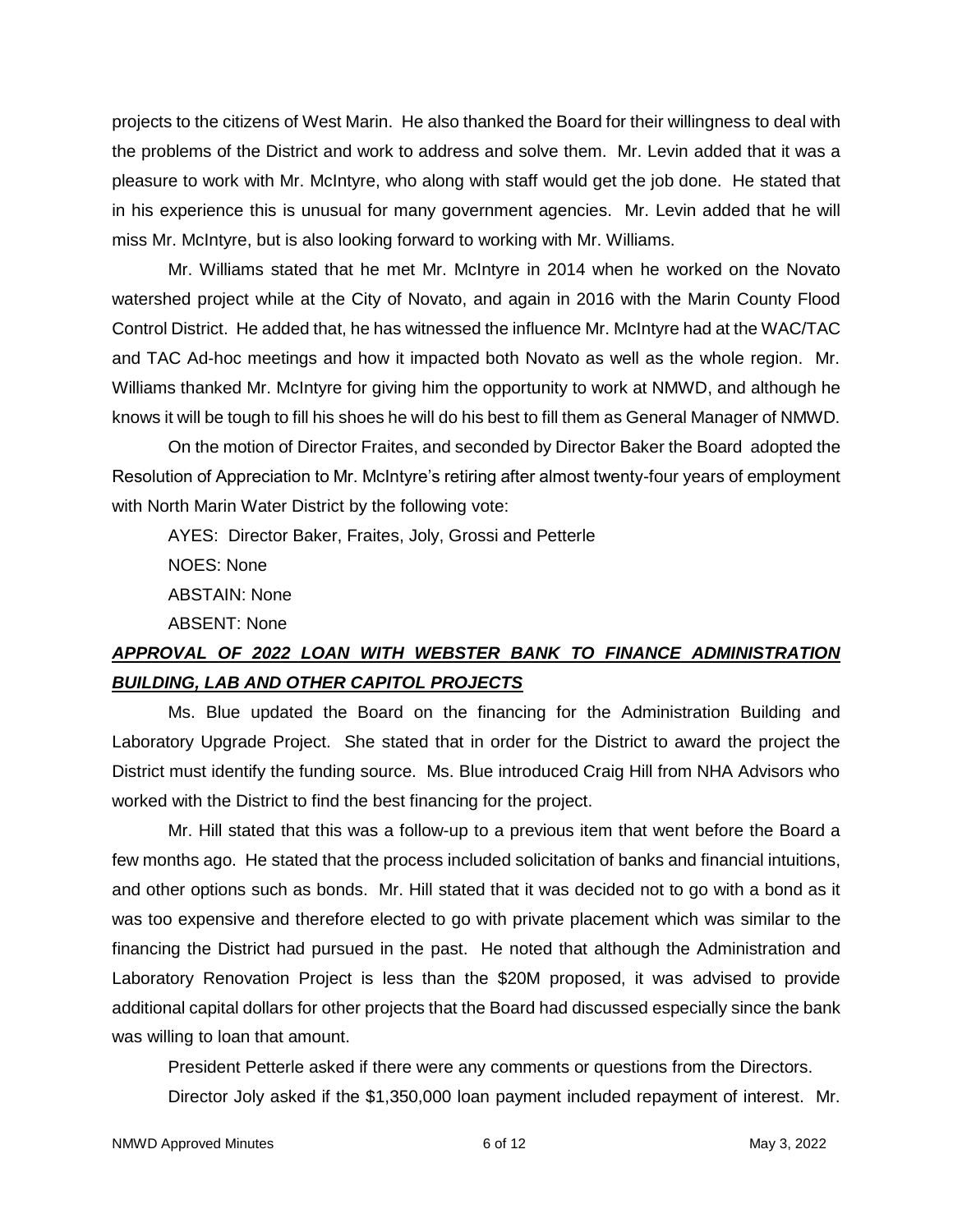Hill confirmed that it included the principal and interest. Director Joly asked if the payments were for twenty years. Mr. Hill confirmed and noted that they were semiannual. Director Joly stated that he calculated that if the loan is \$20M, interest will be \$7M for a total of \$27M, and Mr. Hill confirmed. Director Joly asked Ms. Blue if there was anything in conveyance that limits our future in any way. He also asked if the District was self-insured or required additional insurance. Ms. Blue replied that the District is no longer self-insured, and no that the insurance cost will be revaluated after the building renovation. She added that it is not different than any other renovation, and noted that she made sure to have the ability to pay off the loan, which has after eight years can be paid off without penalty, so if needed the District can refinance the loan if a lower interest arises in the future. Director Petterle stated that it could happen by the year 2030 if it was in the District's favor. Ms. Blue confirmed, adding we would not want to refinance until it is worth it, noting there is plenty of time to pay down the debt and she sees no red flags with the loan. Director Joly asked if our net revenue or debt going forward would be threatened at any time. He also asked Ms. Blue as the Auditor Controller, to give her opinion as to if the \$20M would limit water supply, infrastructure or seismic issue reserves. Ms. Blue replied that the \$20M would help in the case of water supply issues, and noted that the District's reserves are healthy. Director Joly asked if this loan would not put any limitations on the District. Ms. Blue replied that it does not. Director Joly acknowledged the District will be getting a great rate, noting the federal government will be raising rates on May  $4<sup>th</sup>$  and again on June 15<sup>th</sup>. Mr. Hill also noted that three months ago the rate was even lower, but the rate of this loan is still lower than the current market. Director Joly asked about the SRF Loan parity debt permission Ms. Blue mentioned was needed for the final closing. Ms. Blue stated that she had a request in to the State Water Resources Control Board (SWRCB) to review the financials and to give us a waiver so we can avoid paying for an official credit rating, which was what the District did in 2018. She added that she is in communication with SWRCB and does not see a problem with getting the exemption letter.

Director Grossi stated that he felt the loan amount was well thought out. He added that with consideration of new water sources, the extra funds will give us enough room to work out a long-term plan and will help when setting rates.

President Petterle asked if anyone from the public would like to speak and there was no response.

On the motion of Director Grossi and seconded by Director Baker the Board authorized the borrowing of funds from a private placement lender, Webster Bank, in a principal amount not to exceed \$20,000,000 to finance the Administration Building and Lab Project as well as other capital improvement projects and approving related documents and actions by the following vote: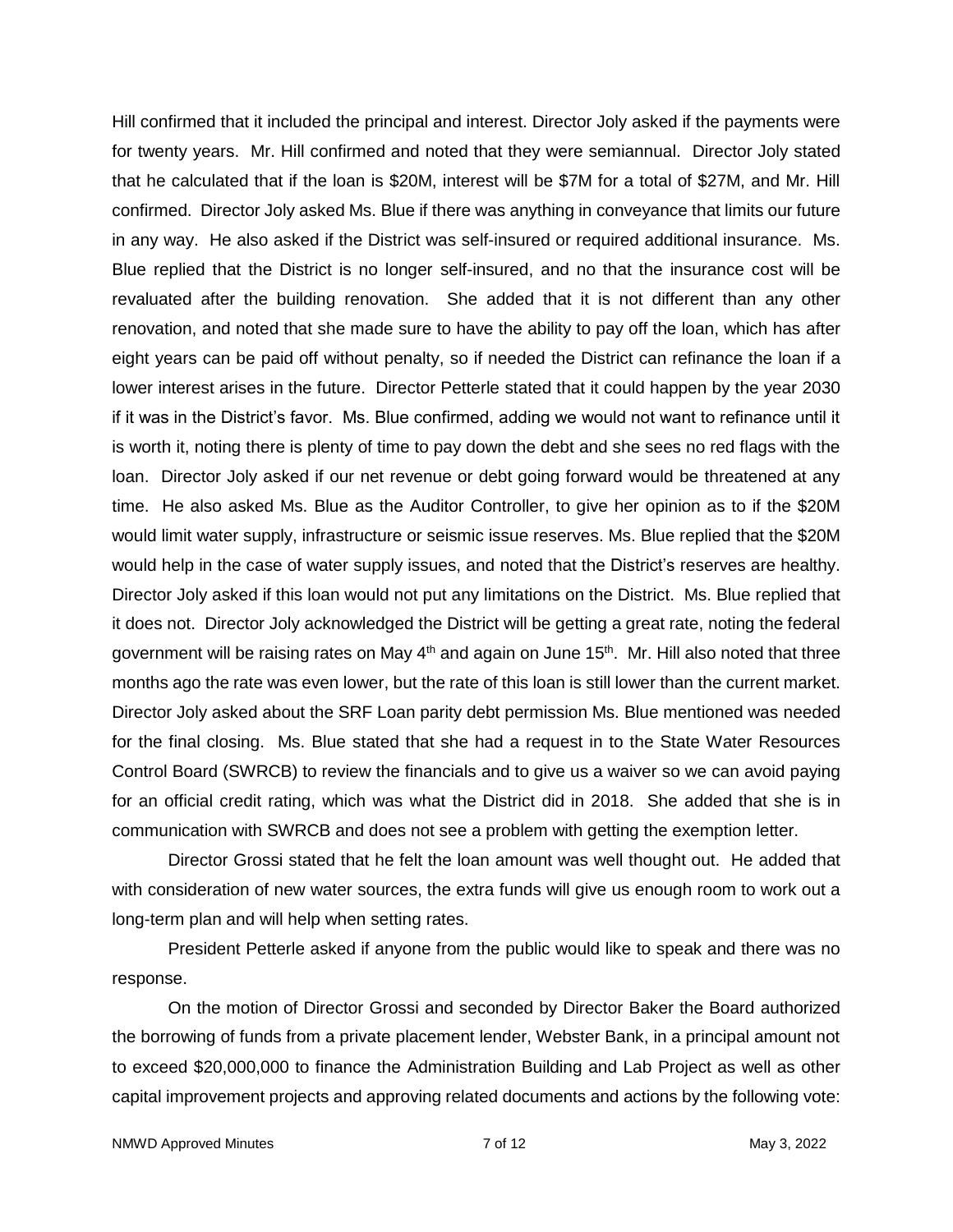AYES: Director Baker, Fraites, Grossi, Joly and Petterle

NOES: None

ABSTAIN: None

ABSENT: None

Director Grossi announced that he had another meeting to attend and was dismissed at 6:46 p.m.

# *ADMINISTRATION AND LABORATORY UPGRADE PROJECT – AWARD CONSTRUCTION CONTRACT*

Mr. Williams reported on the bids for the construction contract for the Administration and Laboratory Upgrade Project. He gave an overview of the background of the project, the bid evaluation, a bid protest received, and the financial impact. Mr. Williams noted that staff and legal counsel both reviewed the bid protest. He added that NMWD has contacted references provided by the low bidder, D.L. Falk Construction on past projects and they have performed well.

President Petterle asked if there were any comments or questions from the Directors.

Director Baker requested legal counsel way in to reinforce Mr. Williams recommendation in light of the bid protest.

Mr. Nelson replied that the low bidder, D.L. Falk was in fact responsive, because the roofing installation work is planned for a subcontractor, but the materials would be provided by them, based on an actual quote provided to the District as proof. He added that it is legal to proceed since the cost of work by the subcontractor is below a threshold of 0.5% of the total bid amount, and it is legitimate to limit installation of materials. Mr. Nelson noted that there are two possible scenarios in this case, either the low bidder is competent to do the work themselves; or they can get a roofing subcontractor less than the threshold (0.5%), as they did. He added that Mr. Williams confirmed that the roofing subcontractor was approved by the roofing manufacturer per the project specifications and therefore it was his view that it was appropriate to award the bid. Director Joly asked if Thompson Builders, the bid protester, could take the appeal further. Mr. Nelson replied that they have the right to appeal, but the District has an ace in their pocket since the ABC case stated that the District does not have to competitively bid their construction projects. Director Joly asked what the timeline was for the building construction. Mr. Williams replied that there is a fourteen-month construction period allowed by the contract and the start time will depend on the Notice to Proceed. He added that first we must issue the Notice of Award for construction, get the insurance and bonds, then the Notice to Proceed follows, which starts the clock ticking. Mr. Williams noted that issuance of the Notice to Proceed is expected in June; therefore, an estimated date of project completion would be August 2023. Director Joly asked if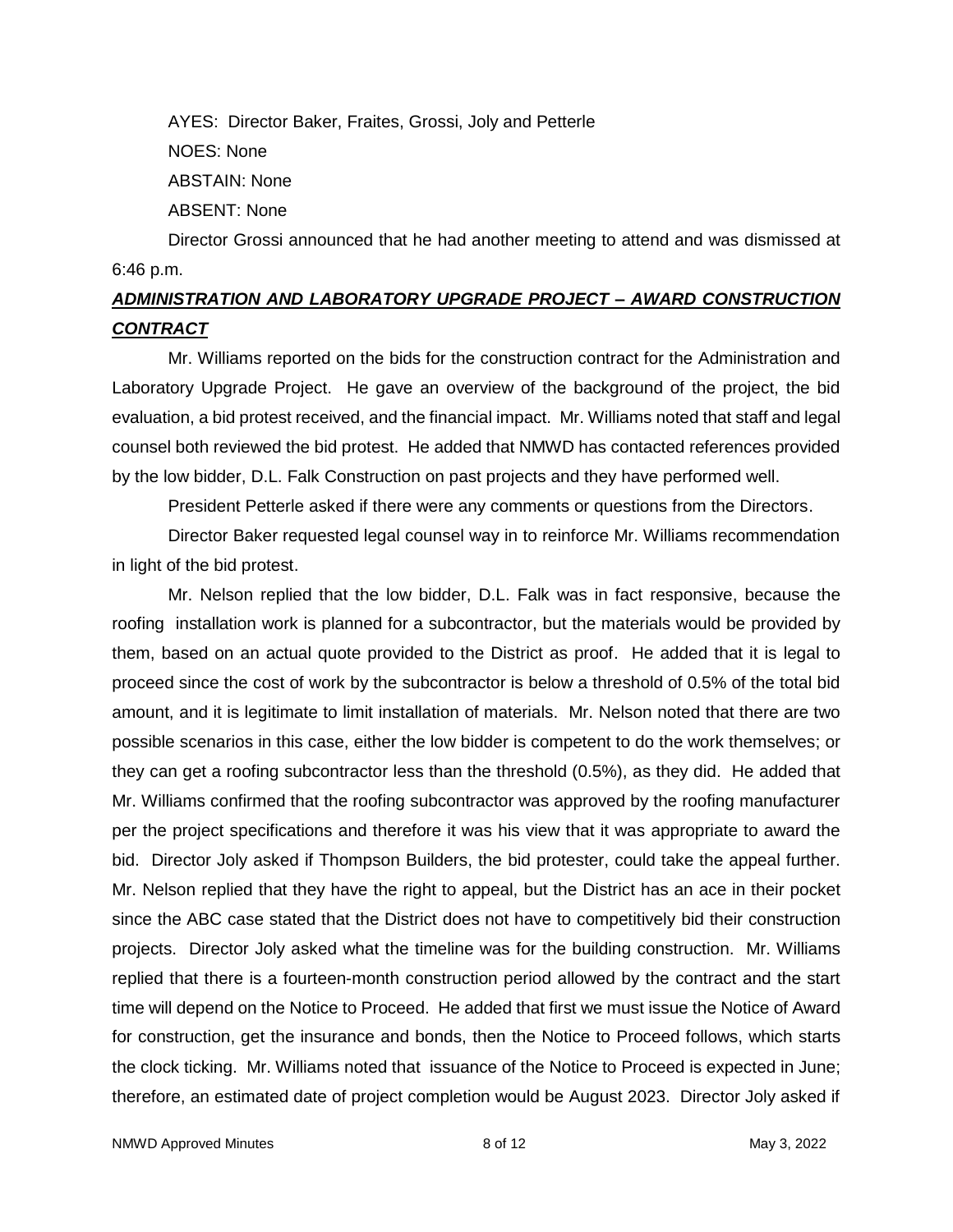it was a performance bond. Mr. Williams replied that both a performance and payment bond is required. Director Joly noted that there was 11% contingency for the bid amount, and asked if there would be a problem with timing due to supplies or if inflation costs could present an issue. Mr. Williams replied that the bid is locked in, whatever inflation may occur the contractor would deal with it and noted that he hasn't heard of any concern with the supply chain or any issues that the materials will be hard to get.

President Petterle asked if anyone from the public would like to speak and there was no response.

On the motion of Director Baker, and seconded by Director Joly, the Board rejected in its entirety the protest of Thompson Builders, approved award of the contract to D.L. Falk Construction, Inc., and authorized the General Manager to execute an agreement with D.L. Falk Construction Inc. for \$11,614,000, and set aside a contingency and alternate reserve of \$1,252,000 (10.8%) by the following vote:

AYES: Director Baker, Fraites, Joly and Petterle NOES: None ABSTAIN: None ABSENT: Director Grossi

# *NMWD ADMINISTRATION AND LABORATORY UPGRADE PROJECT – TEMPORARY LEASES*

Mr. Williams reported on the status of the temporary leases for the Administration and Laboratory Upgrade project. He noted that the fourteen-month lease for the Wood Hollow site was included in the FY22 CIP Budget and Financing Plan and is necessary to provide temporary office space during the Project. Mr. Williams reminded the Board that the Project includes the complete renovation of the existing Administration Building and requires the building to be unoccupied, therefore staff need a place to relocate. He noted that this is the last piece of the puzzle and the last step is to ratify the lease. Mr. Williams added that the new location will also have space in the leased area for Board Meetings similar in size to the current space we have now.

President Petterle asked if there were any comments or questions from the Directors.

Director Baker stated that the Board is interested to see what the Wood Hollow location is like and wanted to know who to contact for a tour. Mr. Williams replied that he, Mr. Clark or Ms. Blue can accommodate a walk through of the space. Director Joly asked if there was a possibility of an extension if needed. Mr. Williams replied that the District does have the ability to have two three-month extensions, noting there was flexibility built into the lease. He added that the entire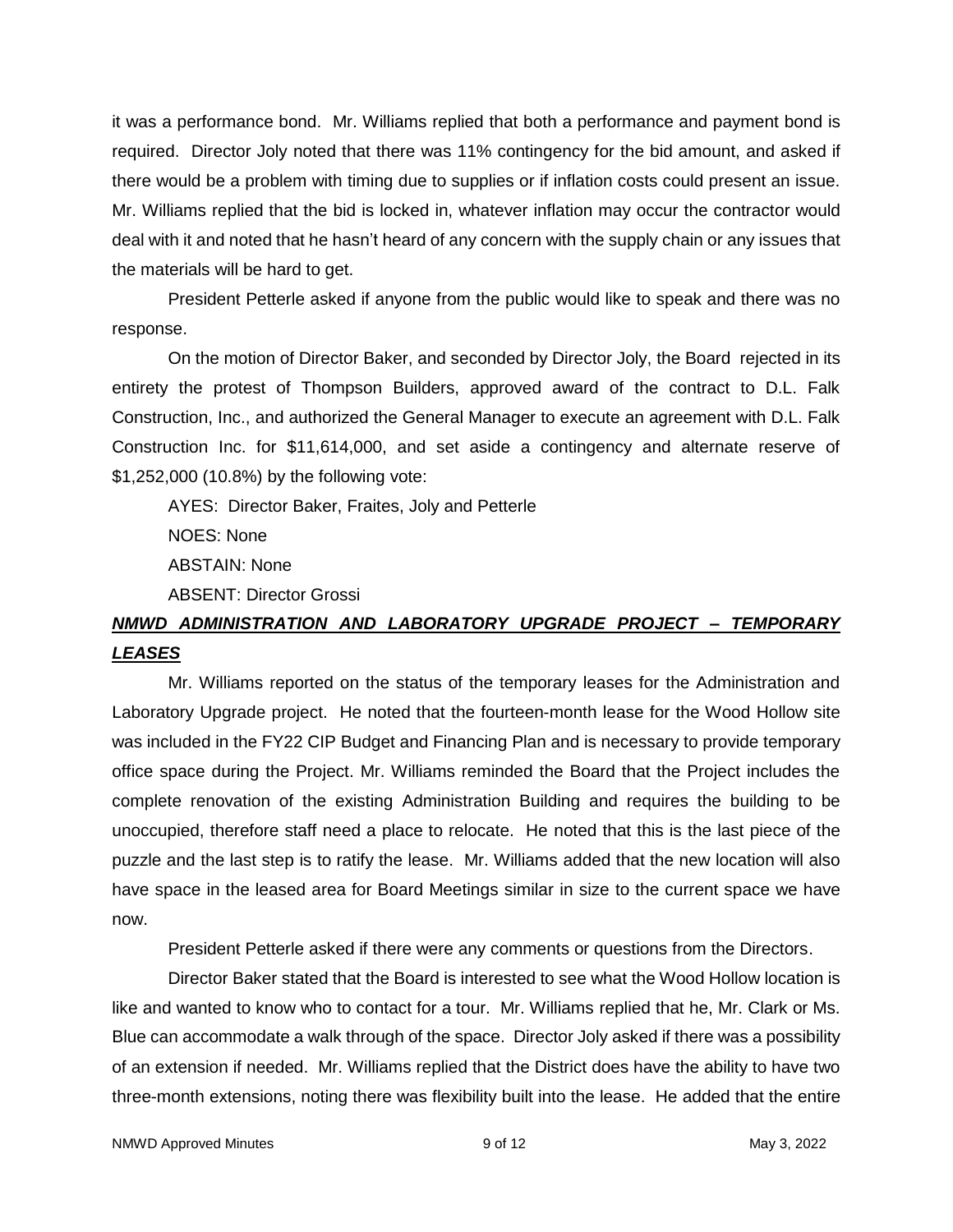third floor is vacant, so it is likely there will no not be a problem getting an additional extension if needed. Director Joly asked if this was also the case for the Buck Center lease. Mr. Williams confirmed, adding that there is a built-in six-month extension due to the time needed for certification of the new lab. Director Joly stated that the Wood Hollow lease is approximately \$400,000 and wanted to know what the total soft costs look like. Mr. Williams replied that he has a rough number, but would prefer to provide a more accurate number after the meeting. Director Petterle noted that the Buck Institute was designed by I.M. Pei, one of the world's leading architects and hoped the lab personnel appreciated that.

President Petterle asked if anyone from the public would like to speak and there was no response.

On the motion of Director Joly, and seconded by Director Fraites the Board approved ratification of the Office Lease Agreement for 100 Wood Hollow Complex by the following vote:

AYES: Director Baker, Fraites, Joly and Petterle

NOES: None

ABSTAIN: None

ABSENT: Director Grossi

Director Joly congratulated Mr. Williams for an exceptional job in spearheading the project, in addition to the great work done by staff. He added that the memos provided made sense and the numbers were useful. Mr. Williams replied that Mr. Clark aided with overall coordination and Ms. Blue with the financial side of the project.

# *RESOLUTION RE CONSOLIDATION OF DISTRICT ELECTION AND FILING INFORMATION – DISTRICT ELECTION NOVEMBER 8, 2022*

Ms. Kehoe announced there will be two seats on the Board that will be up for re-election. She stated that in order to continue to minimize costs and for the ease of conducting the election it is recommended the Board consolidate the District's election with the November 8, 2022 election.

President Petterle asked if there were any comments or questions from the Directors and there was no response.

President Petterle asked if anyone from the public would like to speak and there was no response.

On the motion of Director Baker, and seconded by Director Fraites the Board adopted the Resolution 22-14 re Consolidation of District Election and Filing Information for the District Election on November 8, 2022 by the following vote:

AYES: Director Baker, Fraites, Joly and Petterle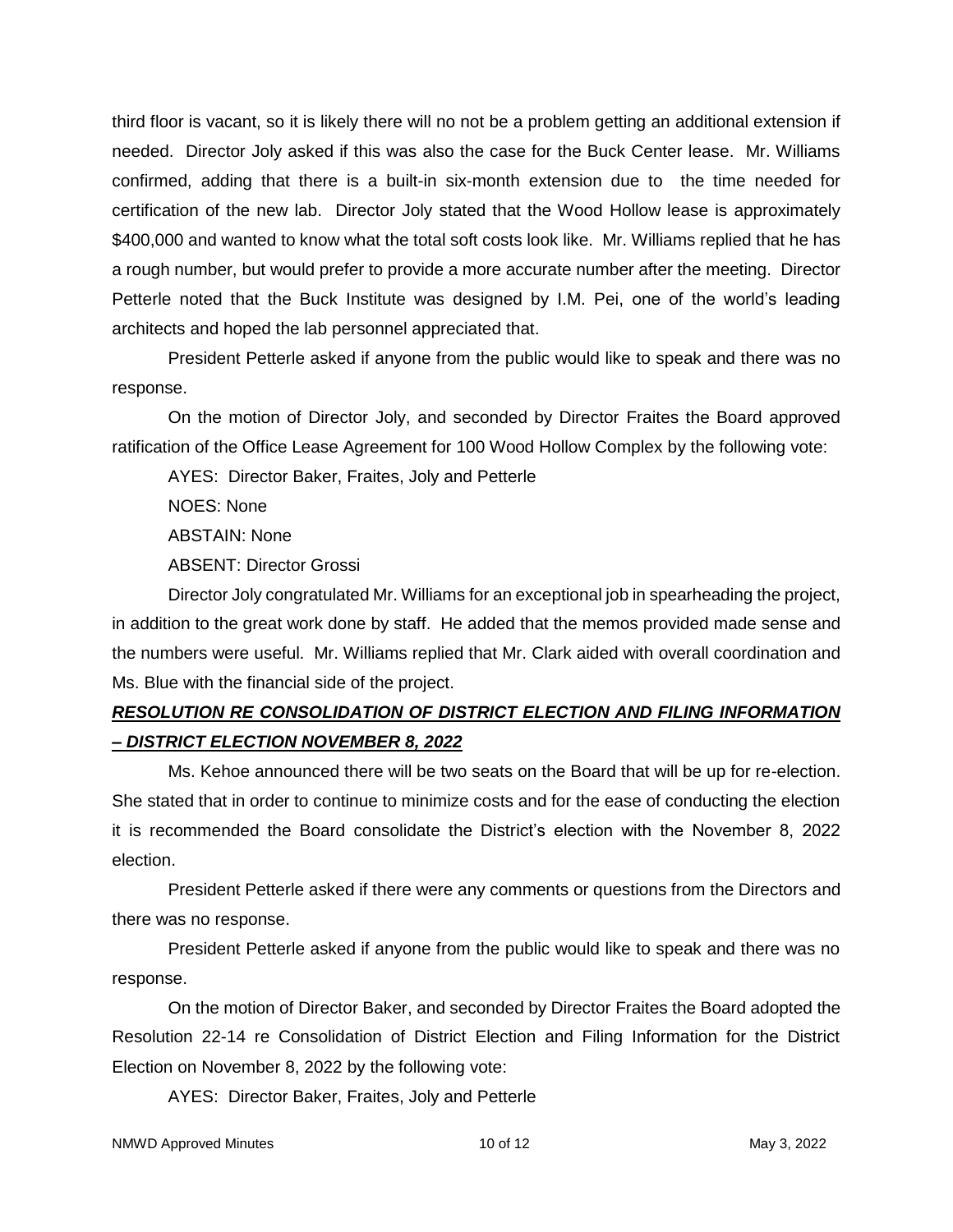NOES: None ABSTAIN: None ABSENT: Director Grossi

#### *INFORMATION ITEMS*

# **INITIAL REVIEW – CAPITAL PROJECT FY 22/23 & FY 23/24 & EQUIPMENT BUDGET FY 22/23**

Ms. Blue reviewed the FY 22/23 Budgets for North Marin Water District which included Novato Water, West Marin Water, Recycled Water and Oceana Marin Sewer. Additionally, she noted that, at the June 21<sup>st</sup> Board meeting there will be a public rate hearing to review and approve rate increases for the Novato systems, followed by West Marin and Oceana Marin public rate hearings on June 28<sup>th</sup>.

President Petterle asked if there were any comments or questions from the Board.

Director Joly asked if staff were expecting grants for any of the CIP projects. Ms. Blue stated that the schedule included a section with funds by loans or grants. Mr. Williams announced that he found out yesterday that the District received a \$764,000 award for the Oceana Marin project, noting under a similar program staff applied for the Crest Pump Station and San Mateo Tank Projects. Additionally, Mr. Williams stated that staff is also working under an existing grant for drought relief associated with the Gallagher Well No. 2 Project. Director Joly thanked staff for their great work.

President Petterle asked if there were any comments or questions from the public and there was no response.

### *MISCELLANEOUS*

The Board received the following miscellaneous items: Disbursements - Dated April 21, 2022; Disbursements – Dated April 28, 2022; Marin IJ – North Marin Water District Virtual Community Local Water Supply No.2 Workshop; RR Bi Op Public Policy Facilitating Committee Annual Meeting Agenda – May 4, 2022; FY 22 3<sup>rd</sup> Quarter Labor Cost Report; Rate Increase Notice on Water Bill – Novato Service Area; Rate Increase Notice on Water Bill – West Marin Water Service Area; Direct Mailer – Notice of Proposed Water Rate Increases – Novato Service Area*;* Direct Mailer – Notice of Proposed Water Rate Increases – West Marin Water Service Area and Direct Mailer – Notice of Proposed Sewer Rate Increases – Oceana Marin Sewer Service Area.

The Board received the following news articles: Marin IJ – MMWD officials weigh permanent restrictions – DROUGHT; Marin IJ – Rate increases for West Marin, Novato planned – NMWD PROPOSAL; Marin IJ – In your town Novato – North Marin appoints new general